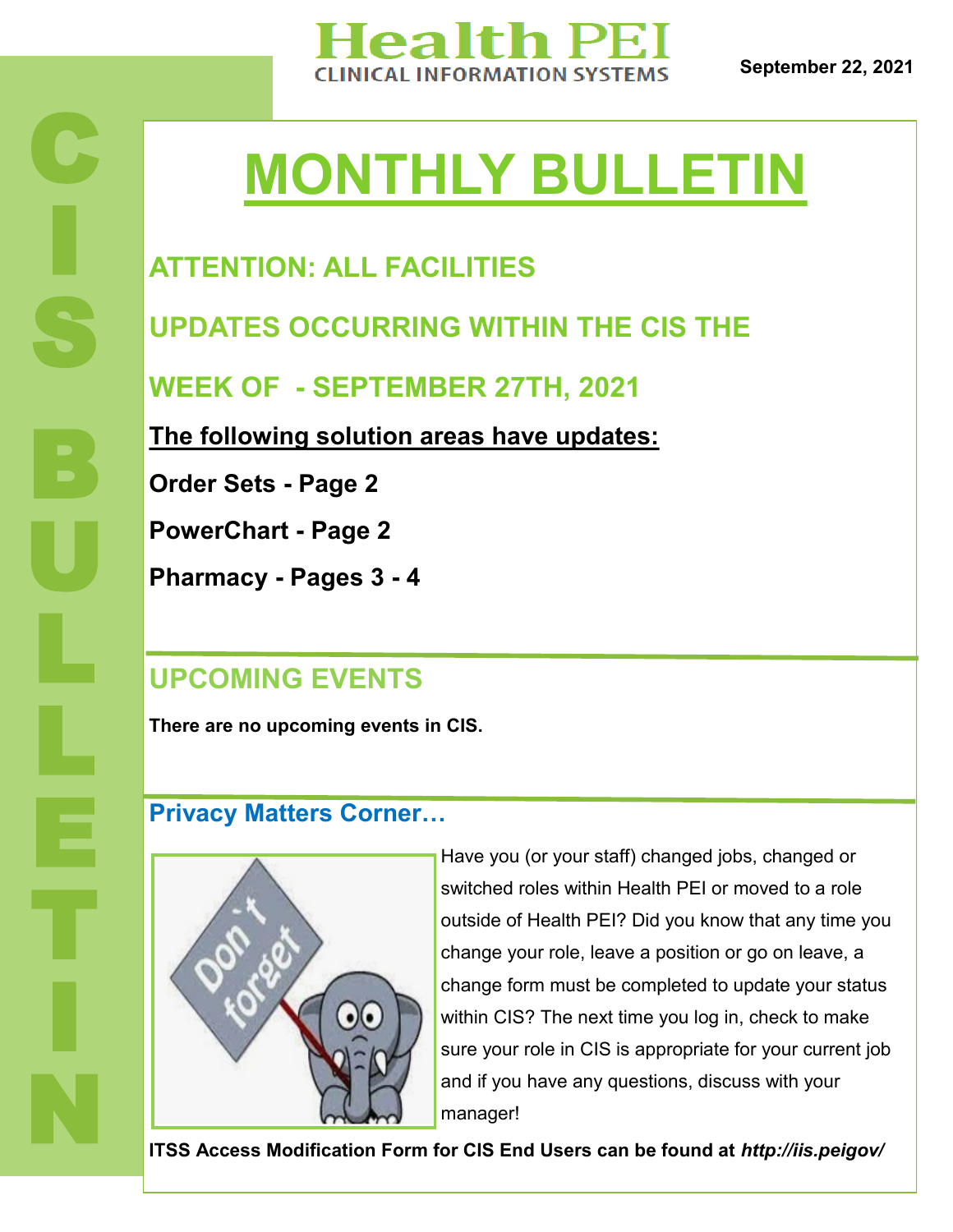

## **Order Set Update:**

1. New! Admit with VTE (This will replace the stand alone Admit order)

2. Change! Acetylcysteine loading dose and infusion dose changes in ED Acetaminophen Overdose Order Set

- 3. Change! PAL Palliative Care Admit and PAL Last Days of Living Order Set Updates
- 4. NEW! Med Alert Order for a PRN Plain TPN bag now added to the TPN Order Set

#### **PowerChart Update:**

**REMINDER:** Failed Create Powerplan Error. If this occurs, the plan must be re-entered. The order details are not viewable so the Ordering clincian will need to be contacted.

| 4 Admit/Transfer/Discharge     |                        |  |  |  |  |  |  |  |
|--------------------------------|------------------------|--|--|--|--|--|--|--|
| Admit                          | <sup>3</sup> Failed Cr |  |  |  |  |  |  |  |
|                                |                        |  |  |  |  |  |  |  |
| Resuscitation Status           | <sup>3</sup> Failed Cr |  |  |  |  |  |  |  |
|                                |                        |  |  |  |  |  |  |  |
|                                | <sup>3</sup> Failed Cr |  |  |  |  |  |  |  |
|                                |                        |  |  |  |  |  |  |  |
| <b>Activity as Tolerated</b>   | <sup>3</sup> Failed Cr |  |  |  |  |  |  |  |
|                                |                        |  |  |  |  |  |  |  |
| Vital Signs (Vitals)           | <sup>3</sup> Failed Cr |  |  |  |  |  |  |  |
|                                |                        |  |  |  |  |  |  |  |
| Oxygen Therapy                 | <sup>3</sup> Failed Cr |  |  |  |  |  |  |  |
| <b>Freetext Order to Nurse</b> | <sup>3</sup> Failed Cr |  |  |  |  |  |  |  |
| <b>Freetext Order to Nurse</b> | Failed Cr              |  |  |  |  |  |  |  |
|                                | Diet as Tolerated      |  |  |  |  |  |  |  |

**REMINDER:** Allergy Review: When reviewing allergies, please ensure that the Category is correct. In this example **Nuts** are listed as a **Drug.** The category being incorrect has an impact on information posting to Nutrition Services Diet Reports.

| Mark All as Reviewed |          |                                                         |                           |         |
|----------------------|----------|---------------------------------------------------------|---------------------------|---------|
| <b>+</b> Add         |          | Modify   C. No Known Allergies<br>Reverse Allergy Check | Filter by Status   Active |         |
| Substance            | Category | Reactions                                               | Severity                  | Type    |
| <b>Nuts</b>          | Drug     | Anaphylaxis                                             | $\cdots$                  | Allergy |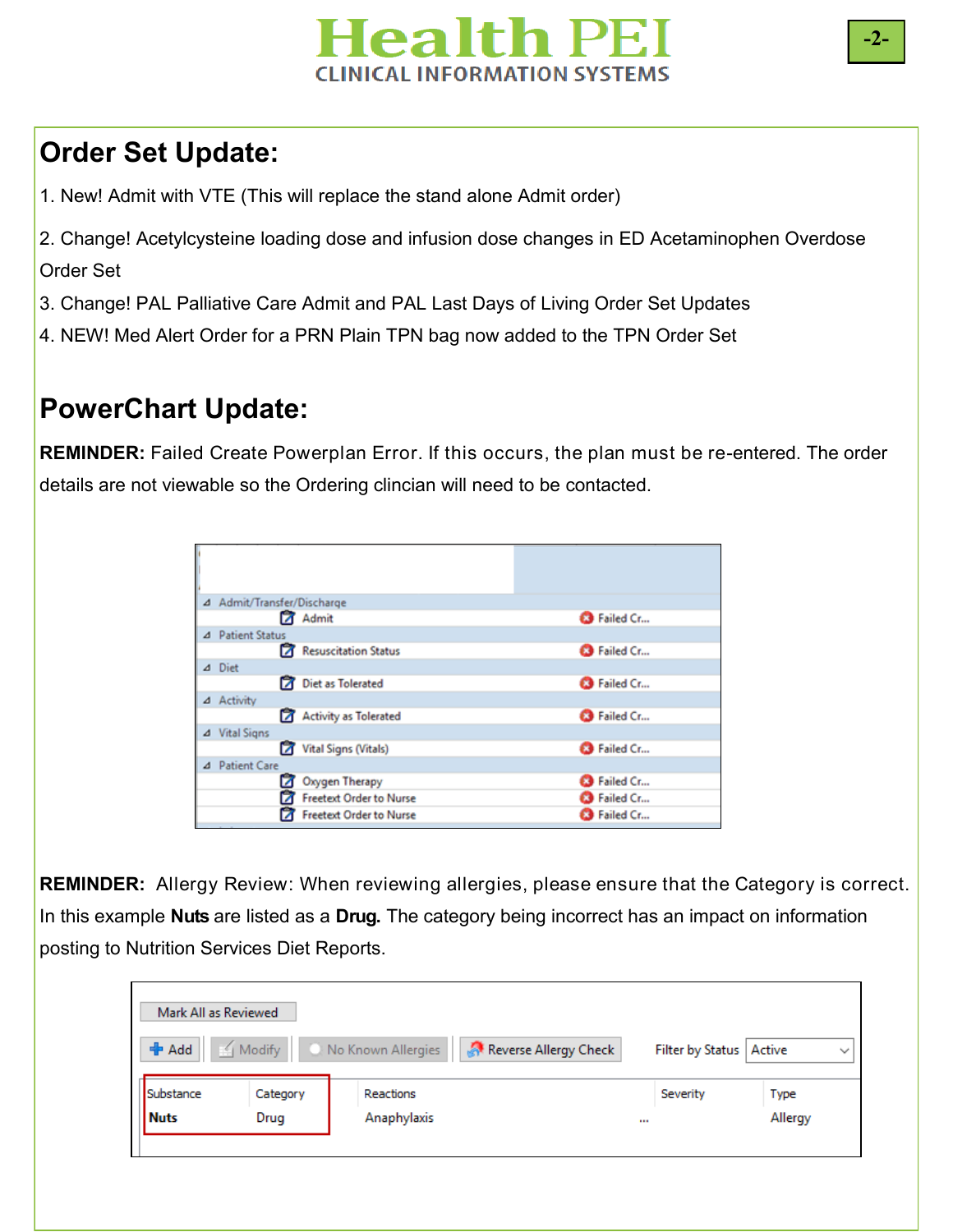

#### **Pharmacy Update:**

#### **Multum Duplicate Checking Update for Physician and Nursing Positions**

#### **Current:**

When entering medication orders, "Duplicate" alerts are turned off for Physician and Nursing positions, and they do not display when the "Check Interactions" button is clicked on the Orders page in Power-Chart.

#### **Enhancement:**

"Duplicate" alert checking will be turned on for Physician and Nursing positions, but will be captured in the background and will not interrupt the user with the Multum window. This will allow the duplicate orders icon to display when the "Check Interactions" button is clicked on the Orders page in PowerChart.



When the Multum alert window is viewed, the override reason "**mCDS Duplicate Alert Filtering**" will display. This is assigned by the system when the alert is "filtered" from interrupting the user.